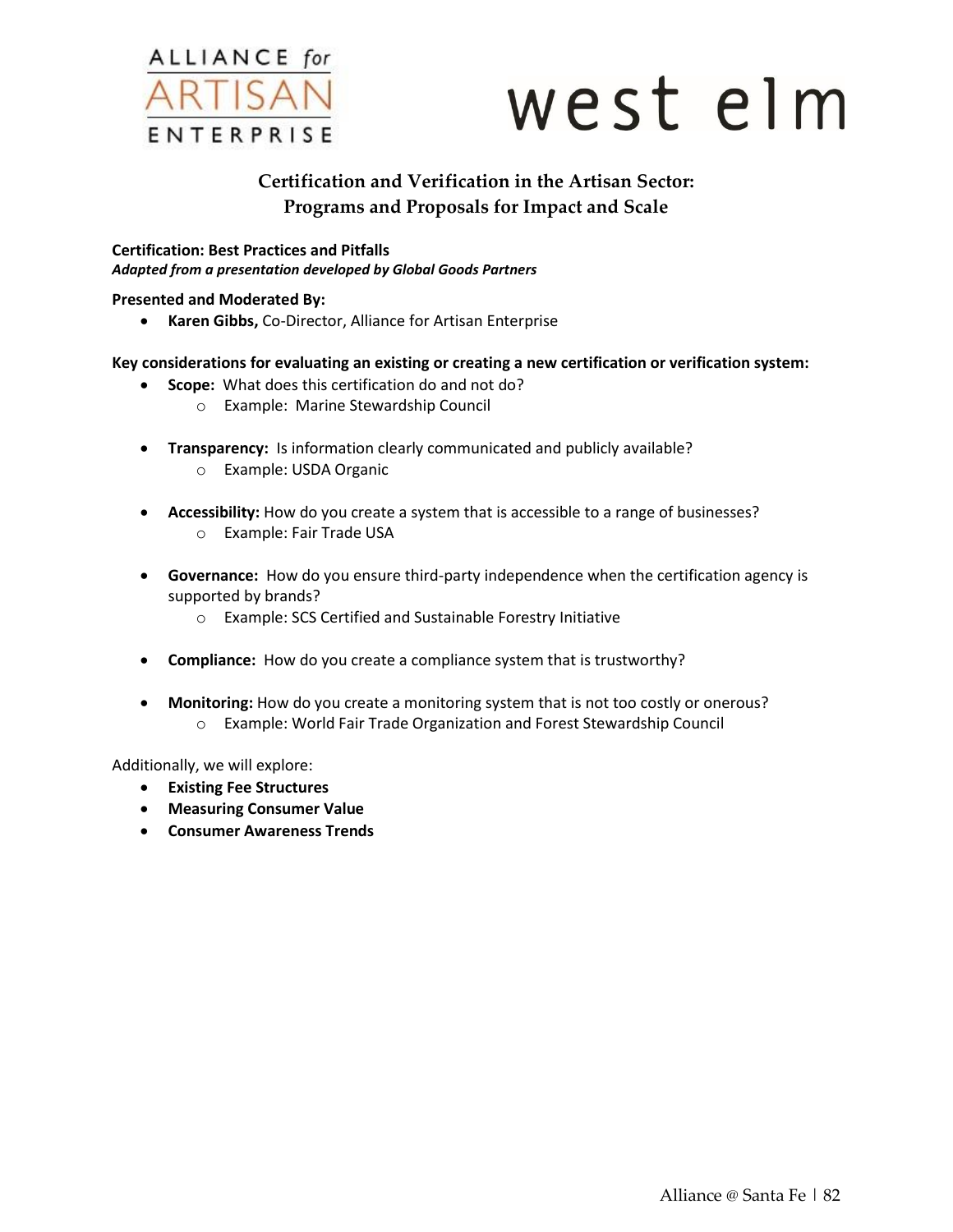

# west elm

# **Certification and Verification in the Artisan Sector: Programs and Proposals for Impact and Scale**

# **An Alliance for Artisan Enterprise Working Group Presentation Exploring Certification for the Artisan Sector**

# **Presented by:**

- Doug Guiley, Vice President of International Sourcing, West Elm
- Abigail Jacobs, Vice President of Brand Public Relations, West Elm

Embedded in the Alliance's mission are the challenges of growing & supporting artisan enterprise, bringing recognition to the sector and preserving cultural heritage. Our goal is to explore a third-party, globally recognized artisan certification system as a starting point to help us address the challenges that exist for everyone working in the sector: from artisans, to governments, to NGO support groups to retailers.

This certification would appear on products that adopt the Alliance's definition of artisanal product, as outlined by UNESCO: Those produced by artisans, either completely by hand, or with the help of hand tools or even mechanical means, as long as the direct manual contribution of the artisan remains the most substantial component of the finished product.

Our strategy is to collaborate with existing certification and support organizations – such as Craftmark, a handicraft certification system in India operated by the All India Artisans and Craftworkers Association (AIACA). By working with existing in-country organizations such as Craftmark, this certification structure could build on prior knowledge and expertise to implement a 'real-world' system of global certifiers in multiple countries.

# **The Craftmark Model**

With over 23 million craftspeople, the crafts sector is the second largest employer in India. The Craftmark initiative helps denote genuine Indian handicrafts, develop sector-wide minimum standards and norms for labeling a product as handcrafted, and increase consumer awareness of distinct handicraft traditions. Under this initiative, AIACA licenses the Craftmark logo for use by craft-based businesses, cooperatives and NGOs. On average, Craftmark certification increases sales of craft-based businesses by 60%.

# **A Case Study**

A key challenge of certification in many of the existing models, including Craftmark's, is that artisans bear the burden of costs. It can be expensive and there are many roadblocks for small artisan organizations who want to be recognized but might not have the money or training for certification. To address this, our model would require buyers to pay a percentage of the costs of goods. To illustrate how this could potentially play out, west elm will present a case study based on certification of their own handcrafted product assortment and the potential scope of consumer marketing.